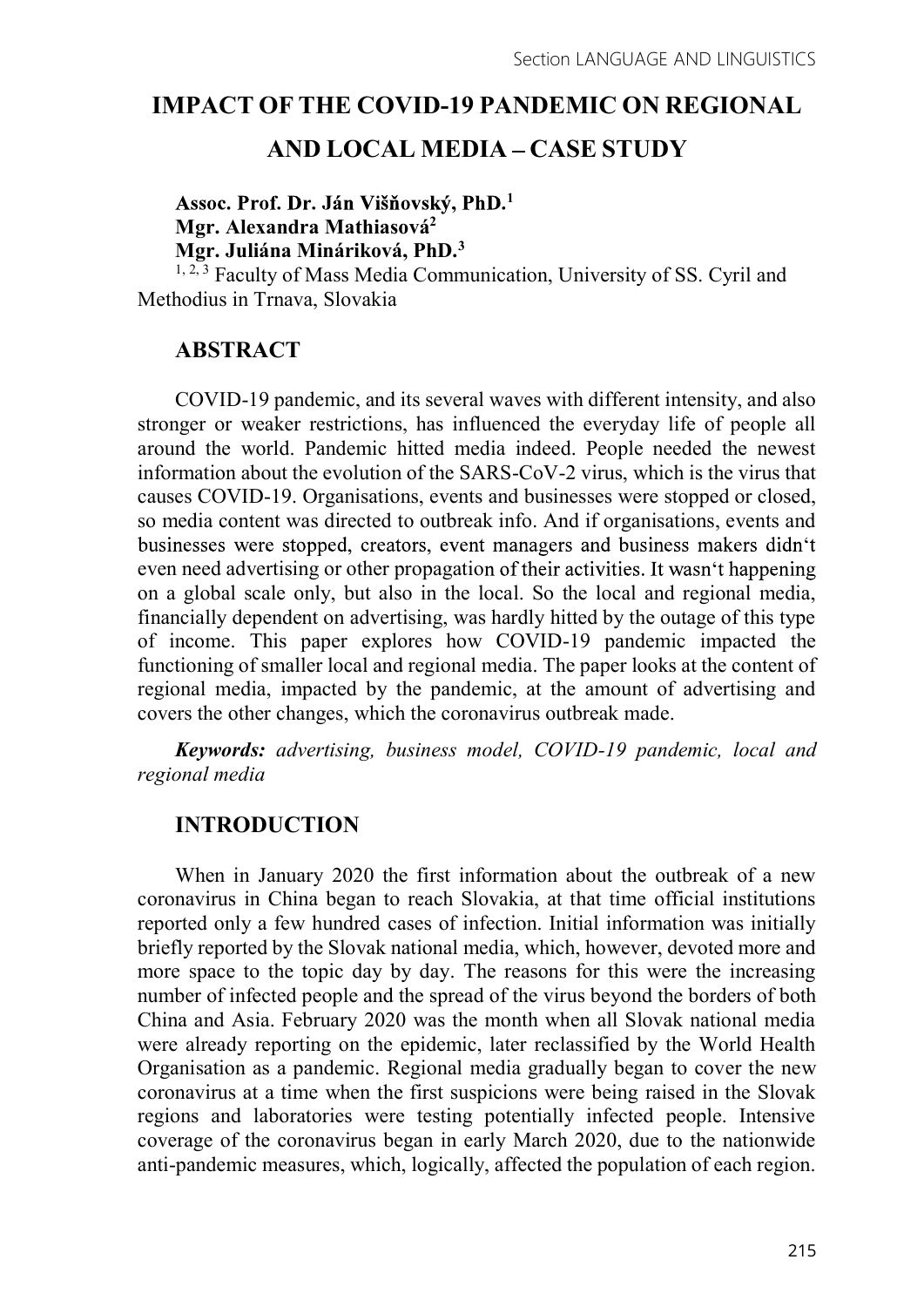It is as if the world stopped and, from one day to the next, the topics that originally formed the content of the local periodical press or broadcasts simply disappeared.

The coronavirus pandemic has affected different media in different ways. While the recipients noticed it primarily on the thematic level, when it began to fill the front pages of newspapers and dominate radio and television coverage, not excluding online, as early as the end of March 2020, F. Struhárik, in his article, drew attention to other impacts of the pandemic on the print media and the print journalism industry. He reported that Penta Publishing would lay off roughly a quarter of the editorial staff of the weekly Trend, which switched to a bi-weekly frequency. The coronavirus also caused problems with the distribution of print titles. Hospodárske noviny had to change its format and move its printing from Olomouc, Czech Republic, to Bratislava in a short time. Similar, perhaps even more radical, interventions in the functioning of editorial offices came from abroad. In Ukraine, national daily newspapers temporarily ceased publication, and journalists in the US and the UK warned that many local media outlets would not survive, of these especially the free ones that depend on advertising [1]. On the other hand, television viewership and web traffic increased radically at the time of the pandemic, both nationally and globally, as declared by several studies [2].

### REGIONAL AND LOCAL MEDIA, THEIR POSITION AND THEIR FUNCTIONS IN THE MEDIA SYSTEM

The role of the periodical press and other news formats is primarily to report on current events in the context of the focus of the product. In particular, the periodical press is conceived in the form of a certain coexistence of journalistic and non-journalistic expressions, of which the journalistic ones make up the bulk of the content of a given medium. This is also true for the regional and local press, which, however, works with certain specificities. By default, the regional or local press covers all topics, i.e. it reports on all areas that are wholly or partially relevant to a given region, which is why the concept of such press is very diverse and varied. A. Tušer divides regional and local press in terms of the proximity of the event being reported. By local media he means municipal or city media, by regional media he means those that report on a district, region or specific area. He also says that the local media in particular, and only after that the regional media, has the ability to integrate, orient and specifically inform the recipient. With regional and local media, the integrative function of the media is strongly manifested, which is due to the philosophy of the regional and local area. This is because everyday life is felt by the citizen primarily on the regional and local area, while on the national level he can judge the results rather virtually [3]. The media, and thus also the periodical press in the Slovak Republic, is legally covered by the Ministry of Culture of the Slovak Republic, which also maintains a publicly accessible register of the periodical press. According to its territorial jurisdiction, the Ministry divides the press into national, regional and outside the territory of the Slovak Republic. There are 642 titles registered in Slovakia, of which 561 are published in the Slovak language. Two regional daily newspapers are registered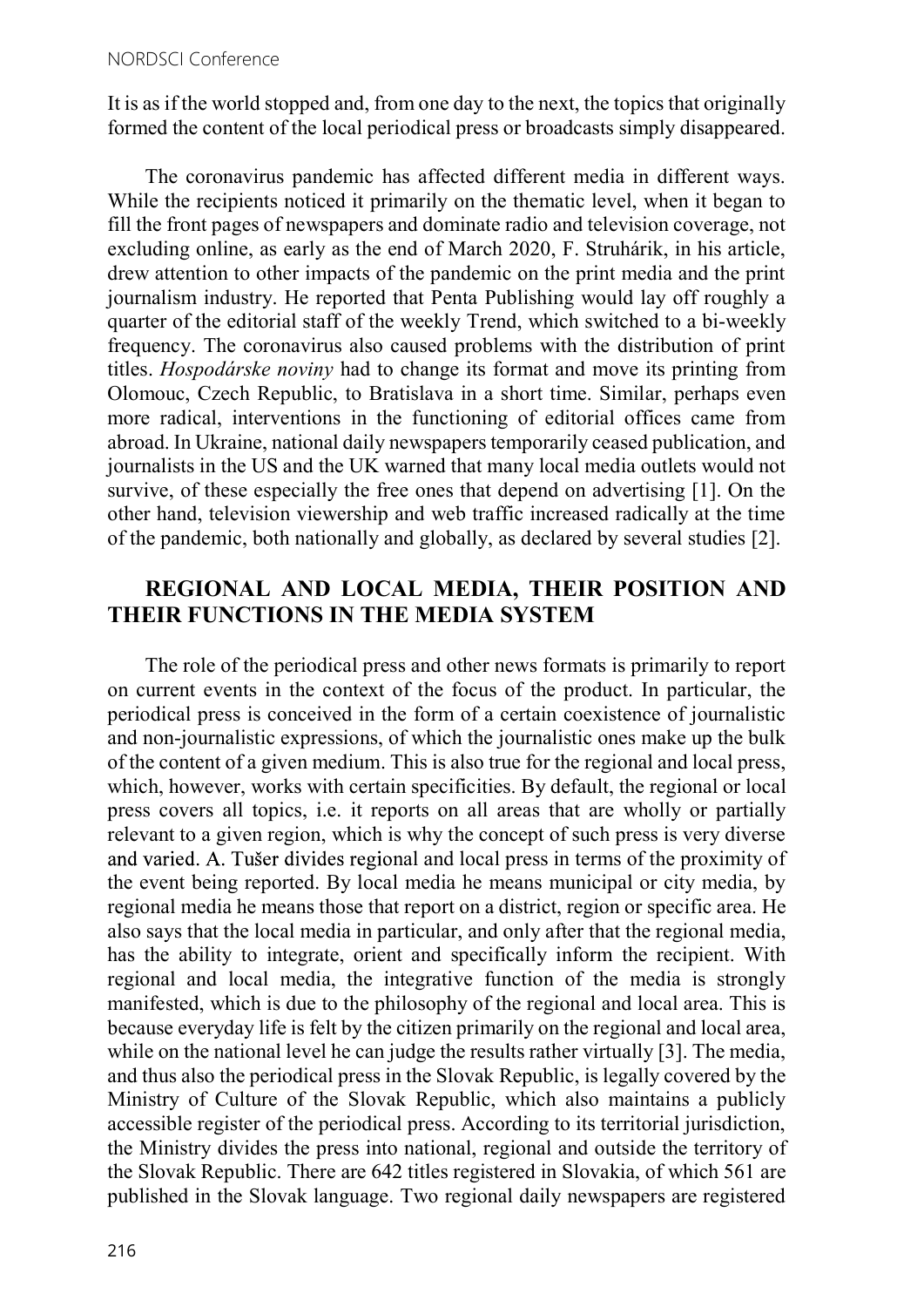in the Slovak language – *Prešovský večerník* and *Korzár*. There are 24 regional weekly newspapers, but these include privately-owned newspapers as well as newspapers published by local authorities and advertising newspapers. There are 19 bi-weeklies and 97 monthly magazines, but only 16 of these are either advertising titles or privately owned newspapers. Regional newspapers with a lower frequency are usually published by local governments, which do not sell the resulting periodicals but distribute them free of charge to the population. There are 42 bi-monthly newspapers under the territorial jurisdiction of the regional authorities, 120 quarterly newspapers, 56 titles published twice a year, and 201 titles registered as being published with a so-called other periodicity. There are 30 regional television broadcasters registered in the Slovak Republic that broadcast digitally. There are 83 registered local digital broadcasters. Four multiregional broadcasters broadcast via satellite, 5 broadcast regionally via cable distribution systems and 22 broadcasts locally.

The regional press and broadcasters report on municipal politics, municipal issues, as well as local culture, social events and sport, which form an integral part of the resulting media products. The anti-pandemic measures, which radically reduced the functioning of most regional and local activities, closed schools, institutions, and sports venues, can also be seen as limiting the source of topics for local periodicals. H. Bakičová and S. Ruß-Mohl in their publication Journalism also outline the principle of functioning of regional editors and reporters, who do not just sit in a newsroom or office, but regularly go out among the people [4]. The reality is that, despite the age of social networking and the expansion of electronic media, the best source of local issues is interpersonal contact with the local people concerned, which is why many issues are outlined at receptions - the relaxed part of formal gatherings, or in cafes, pubs or other events. In this context, it is clear that if the population stays at home from one day to the next, there is not enough communication about the problems, which have not disappeared by depopulating the streets - they have just gone quiet for a while.

### IMPACT OF THE PANDEMIC ON LOCAL MEDIA - A CASE STUDY OF SELECTED SLOVAK LOCAL NEWSPAPERS

The impact of the pandemic was felt in all areas of the world, not excluding the journalistic community. While large daily newspapers, which have a stable market position and also work with payment gateways and subscriptions for readers, have seen significant growth in subscription interest since the beginning of the pandemic, other media have rather faced problems of lack of funding. The director of Petit Press, a.s., which publishes Slovakia's most widely read opinion daily and dozens of other titles, says that the first spring wave of the 2020 pandemic threatened to wipe out up to 30% of sales and advertising revenues. But that trend lasted only a few weeks, he says, and then there was a reversal. The publisher's print and digital subscription sales grew, but newsstand sales were down 4%. He added, however, that revenues at SME, the largest opinion daily, were performing better than other parts of the publishing business, with SME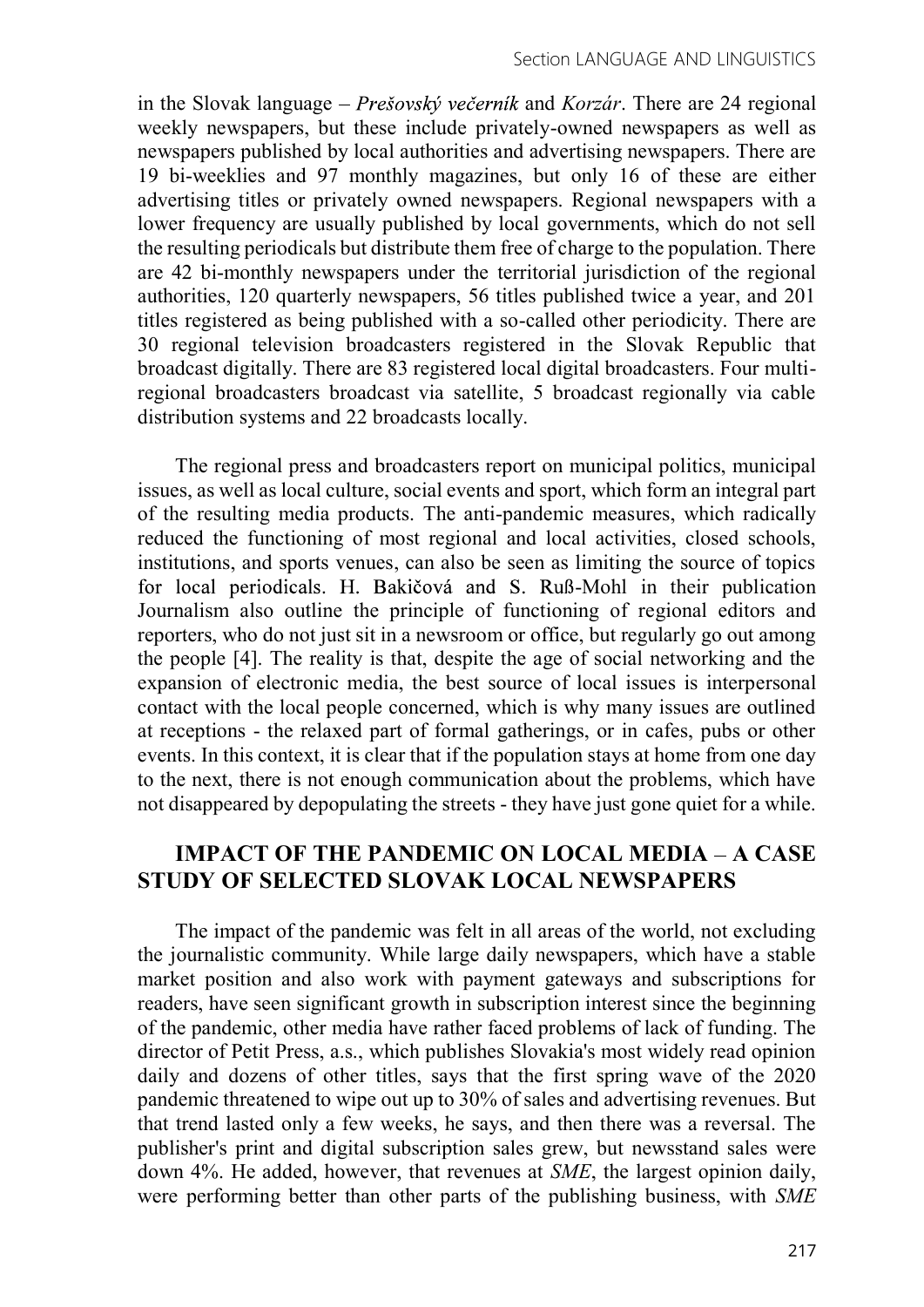down only 5% year-on-year in print advertising revenues, but the regional part of the publishing business approached the 20% decline threshold. Petit Press publishes regional weeklies and in the east the daily Korzár [5]. On this basis, we can conclude that it is the smaller media, regional and local periodicals, which, although they have an established readership, have been much more affected by the pandemic, but they are dependent on advertising from smaller businesses, shops, restaurants, etc., which themselves struggled to survive during the pandemic. The national media are attractive to advertisers such as large supermarket chains, operators, etc., which did not have to cease operations after the onset of the coronavirus but, on the contrary, supermarket chains, for example, saw record sales.

The most affected media segment was, therefore, the smaller media, which, however, as we have already mentioned, play an irreplaceable role in the market, as they inform the population about activities, news and other important events that directly affect them and come into contact with them on a daily basis. However, various types of these smaller media entities have reacted in their own ways to the reduction in the amount of advertising, the reduction in 'noncontroversial' content. If we look at municipal newspapers published by local governments, the reduction in the frequency of newspaper publication is evident. An example is the municipal bi-weekly Hlas Vrbového (Voice of Vrbove), which in normal years was published regularly every two weeks, but as a bi-weekly it was only published during the summer holiday months or during the Easter and Christmas holidays. Since the beginning of the pandemic, however, the periodical has been published only in the form of double issues, i.e. the frequency of publication is monthly in 2020 and monthly in 2021. In terms of content, the periodical has, from the beginning, provided information on regulations and recommendations concerning the coronavirus, but it has also alerted the population to the closure of establishments and institutions and, where appropriate, indicated the form of contact that is currently preferred. In the Hlas Vrbového, logically, there was no substantial information about the events that took place, and so the town hall publishes a double issue with the original number of pages for a single issue, i.e. on eight pages [6].

A similar situation can be observed with the periodical Novinky spod Bradla (News from under Bradlo). This monthly newsletter of the town of Brezová pod Bradlom is published by the local town hall on eight or twelve pages. Since the beginning of the coronary crisis, however, the newspaper has been published as a bi-monthly issue, i.e. once every two months, mostly on twelve pages, rarely on eight. In the case of Novinky spod Bradla, however, it was not the case that all the previous content was replaced by information about the coronavirus and the measures taken, but even though the pandemic situation was referred to several times in the texts, the periodical continued to stick to the line of reporting on other activities related to life in the city. The content of the newspaper did not consist of information about closed institutions or other restrictions, but continued to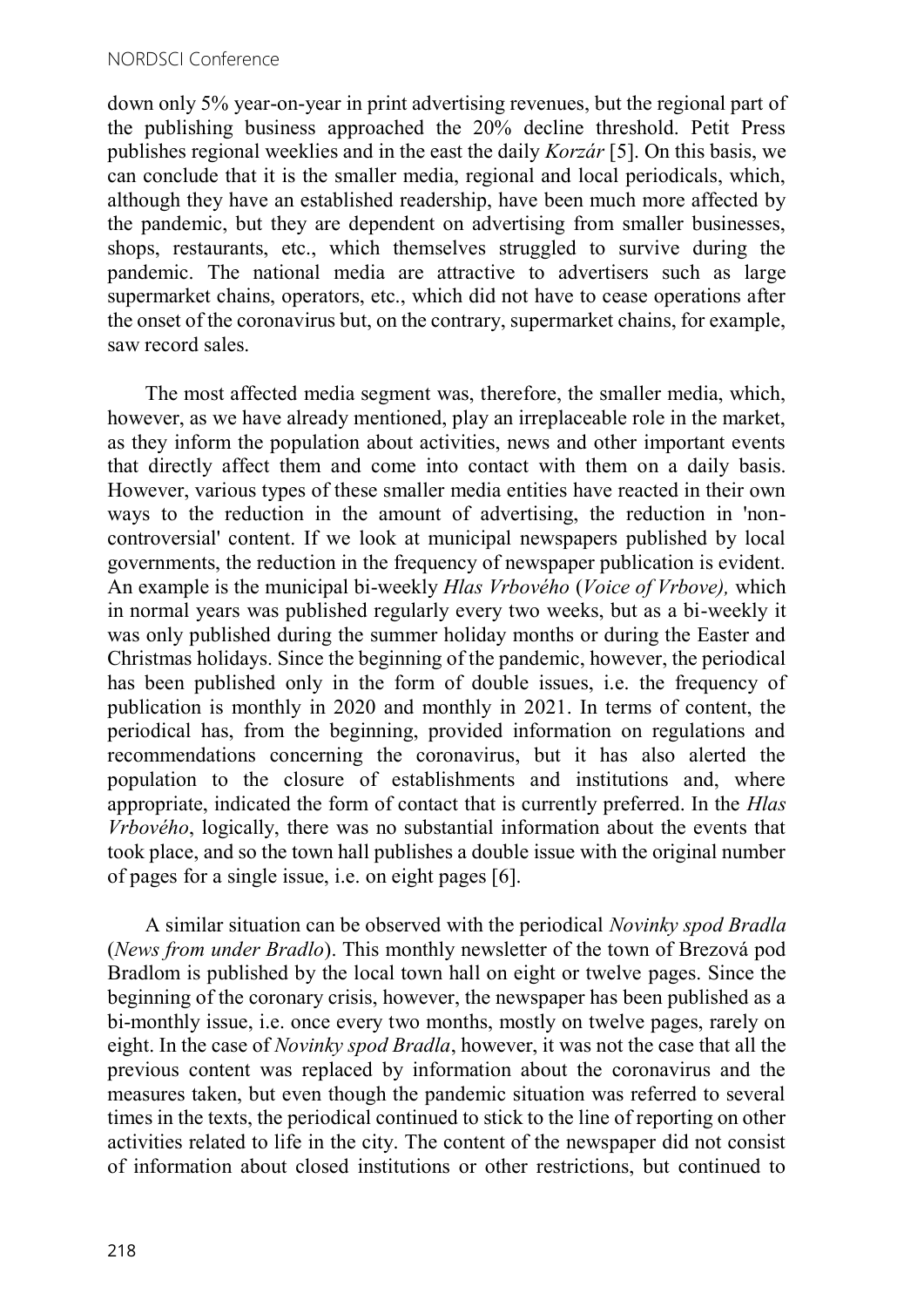cover municipal issues of all kinds, and the social section and other sections were also part of the content [7].

The weekly newspaper published by the municipal government, Banská Štiavnica, which bore the name *Štiavnické noviny*, reacted to the coronacrisis by increasing the price of the issue. The previous 40 cents was changed to 50 cents from April 2020, while the number of pages was maintained. The content of the  $\delta$ *tiavnické noviny* has also changed, because since the pandemic, the editorial board has tried to inform via the newspaper about the latest measures, restrictions, as well as the disease itself and the possible consequences with the content of the newspaper. Such content was the main focus of the newspaper, especially in the first weeks after the pandemic, but after some time the editorial board returned to reporting on all topics, not least coronavirus. The weekly continues to be published regularly, once a week, on 12 pages. However, the changed price of the periodical has become established and has remained at the now increased 50 cents [8].

In the Slovak Republic, not only municipalities and towns are publishers of periodicals, but also private individuals can be owners of publishing houses. In the regional sphere, there are fewer periodicals published by private owners because, especially due to the emergence of new media, the spread of the internet and internet news, regional print periodicals have become a product that does not make a profit or makes only a minimal profit, but on the contrary, it is often necessary to subsidise such an entity. Therefore, not many entrepreneurs are interested in owning smaller media outlets, which bring with them a number of problems, such as accountability, direct confrontation with the objects of journalistic output, and others. One of the regional weeklies that have emerged since the fall of the socialist regime back in the former Czechoslovak Republic, and after the possibility of private ownership of the media emerged, is the weekly Piešťanský týždeň (Piešťanský Weekly). Published since 1991, it has changed format several times and is currently published in A3 format. While before March 2020 this privately owned regional weekly *Piešťanský týždeň* was published on 24 pages at a price of 80 cents, the pandemic changed this. As of February 2021, in an effort to reduce printing costs and staffing, the publishing house reduced the number of pages by 4. The size of the periodical dropped to twenty newspaper pages, while its price remained the same. Shortly thereafter, just one month later, the publishing house also proceeded to change the price, with the amount per copy, 80 cents, remaining the same for subscribers, but the on-sale price increasing to 99 cents. Another reason is the content of the newspaper, as social events and the activities of many local authorities have ceased due to the pandemic, filling the periodical with quality content every week and not slipping into repetition or the use of more non-newspeak seems to be a difficult task in this case. The volume of advertising and publicity has also been considerably reduced [9]. Whereas in April 2019, on average, display advertising took up three pages plus one or two small ads on the front page of the edition, in April 2020, after the onset of the pandemic, it was only two pages and rarely one small ad on the front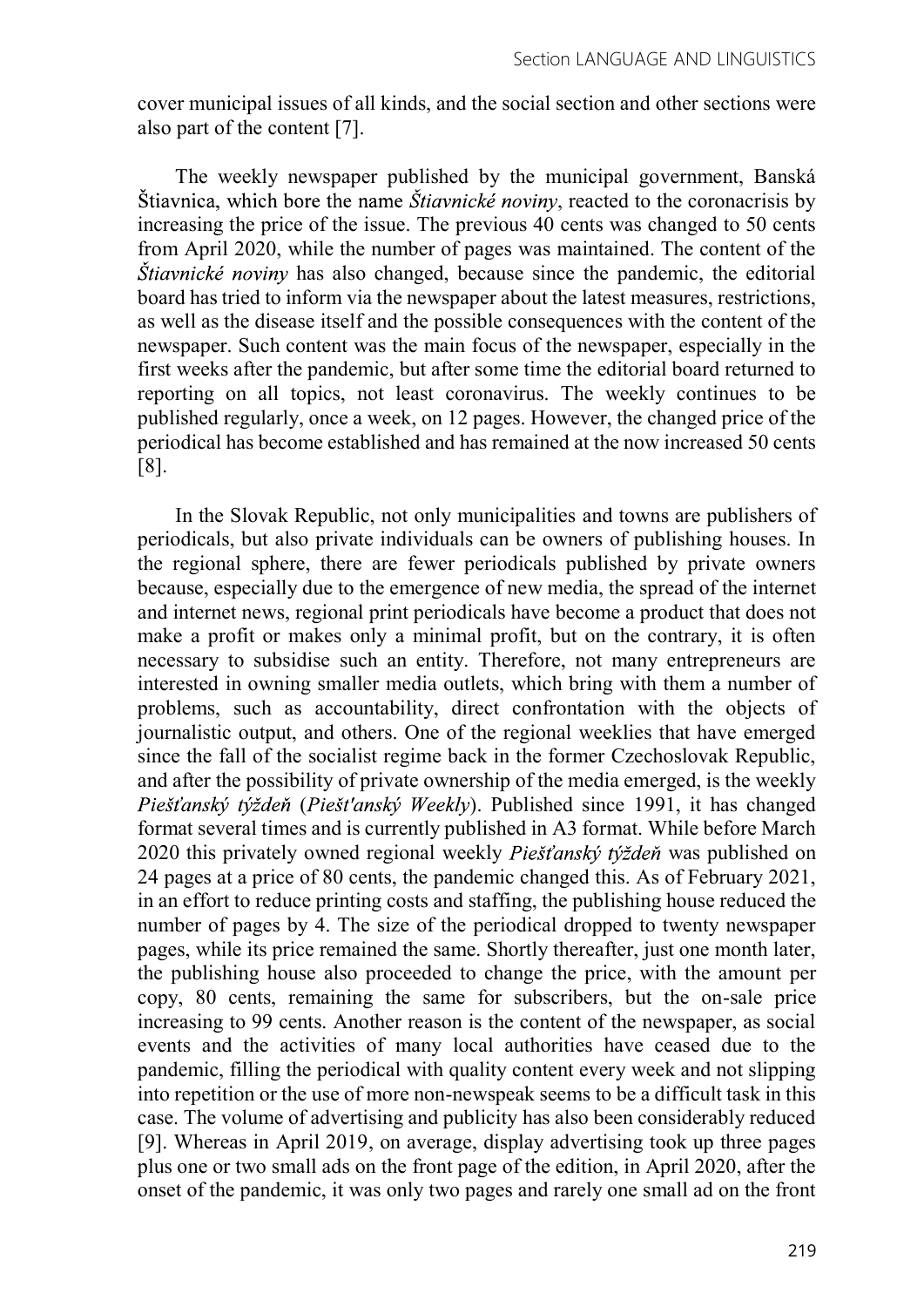#### NORDSCI Conference

page. However, of those two pages, one and a half pages were just crossadvertising for the publisher's other products, which meant that the standard advertisement only averaged half a page. Nor did the big increase come year-onyear, i.e., as of April 2021. At that time, flat advertising covered an average of two-and-a-half newspaper pages, but still one-and-a-half newspaper pages were taken up by cross-page advertising. At this time, Slovakia was experiencing the second wave of the pandemic.

Other publishers describe a similar situation, including Reed Anfinson, a publisher and actively writing editor. "While there's more news to fill the pages of Anfinson's papers this year, his publications have had to shrink to survive as cash-strapped businesses have pulled ads, forcing the papers to shed pages and cut staff positions and hours." [10]<br>Local and regional newspapers have also changed in terms of content, as they

have mostly reported on pandemic-related issues. The first edition of the newspaper *Piešťanský týždeň*, which was published after the declaration of the state of emergency, already reflected society-wide events. Not only the cover photo, but also the introductory text and almost the entire front pages were concerned with the coronavirus outbreak and the impact on local institutions. The pages devoted to social events were still processing the latest cultural and social events, but they were already talking about the possibilities of visitors planning to return tickets and dealing with missed events. What developed over the following weeks of the pandemic was the reduced participation of the region's residents in content creation. While during the open editorial period recipients would come to the editorial office with suggestions, small advertisements, memories of deceased relatives and congratulations to jubilarians, also mothers after giving birth at the local hospital would have their photographs taken for the periodical, the measures have radically reduced or altered altogether.

However, there has also been a change in social media traffic. Several hundred percent increases in reach and recipient interactions spoke to a strong interest in the freshest information, but because of the low need for businesses to advertise new products or event invitations, social traffic numbers did not translate into financial revenue. Piešťanský Týždeň's Facebook page recorded a reach of 318 thousand users in March 2020, which represented a 100% increase from February 2020. The increase in traffic or readership of media is also confirmed by Rachael Jolley at The Conversation. "Hundreds of thousands of people have turned to their local newspaper websites during the pandemic for a clearer understanding of the local implications of this national crisis," the author reports, adding that, for example, the Bishop's Stortford Independent, a weekly newspaper in Hertfordshire, has seen an increase in readership from 260,000 in January to 360,000 in October (2020) [11]. He explains this by the fact that people who stayed at home from one day to the next needed information about changes, precautions, where they could get tested for COVID-19, or where they could still buy toilet paper, which was one of the scarce commodities of the first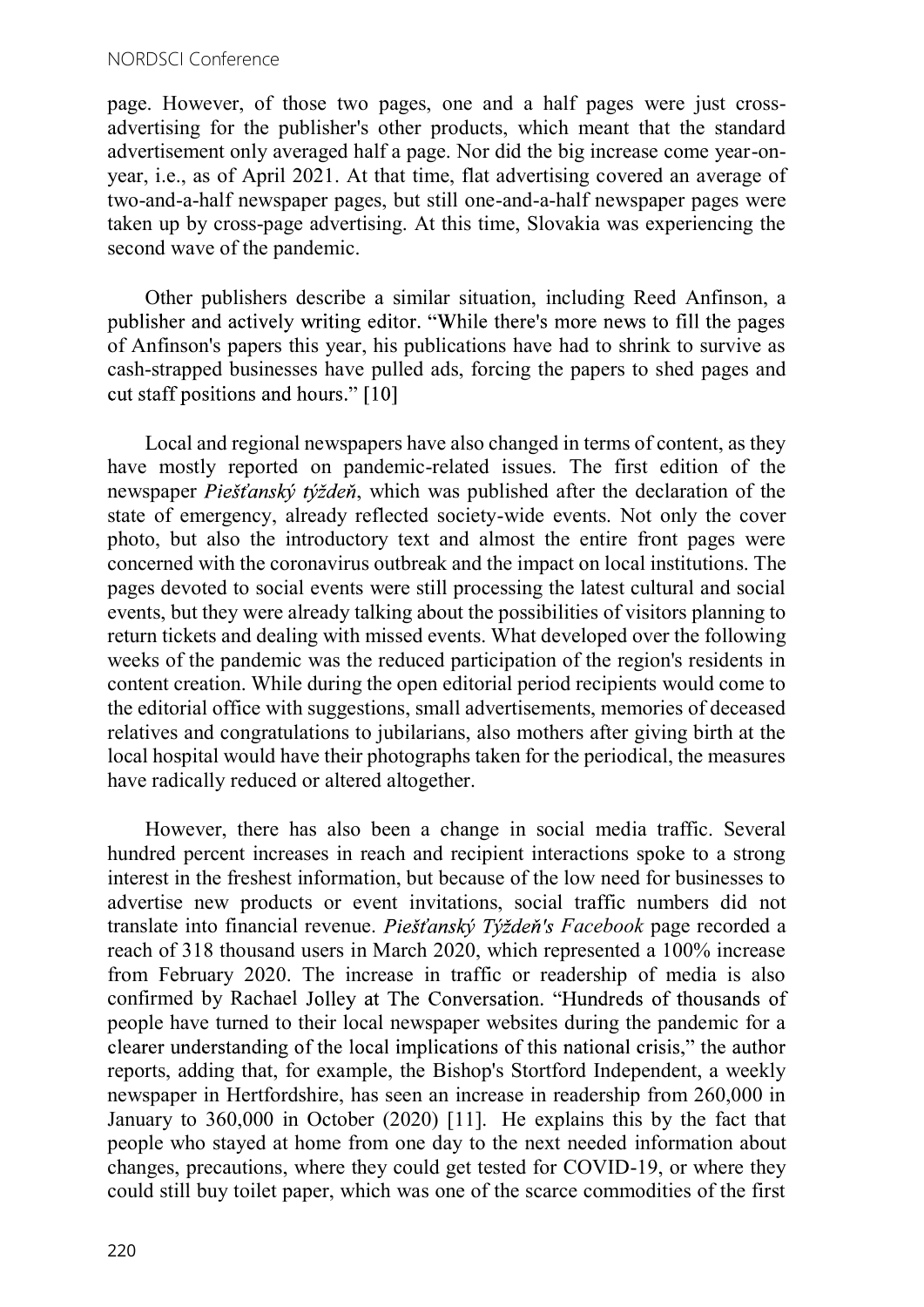wave of the pandemic. The Welsh Parliament reports, for example, talk about the huge interest of recipients in journalistic content, but also mentions the issue of keeping the periodical financially fit, due to the challenging business environment during the pandemic [12].

From this perspective, the most important observation is that although the first and second waves of the pandemic have passed and the republic has almost returned to normal, the changes it caused in the segment of small regional and local media still remain in force and have not returned to their original form. Just as the *Štiavnické noviny* remains with its new price of 0.80 cents, the *Piešťanský* týždeň is still published in twenty pages. The Hlas Vrbového and *Novinky spod* Bradla are still published as double issues at a lower frequency.

#### **CONCLUSION**

It is clear that while some business areas benefited during the coronavirus pandemic, the payment gateway systems of the large media outlets were more widely accepted by people and subscriptions were bought much more readily, smaller media outlets, due to the lack of need for small businesses to advertise, suffered significant losses. Even after more than a year and a half, they have not been able to recover from these losses, but it is evident that most media still see their mission to inform as important and are not giving up the fight. Regional journalism is important and forms an essential part not only of the mass media world, but is also an indispensable source of information for the people who inhabit a given locality [13]. Despite the wide range of media products available, it continues to be popular with recipients, precisely because of its concreteness and high degree of specificity. With central media and central themes, recipients often cope with abstraction - they have never seen the people described, they have never been to the places, and they have never visited the institutions. In contrast, regional or local press and broadcasting contain content that recipients know well and can thus more easily identify with, understand and possibly identify with the issue. It is therefore in the interest of the recipients themselves that regional journalism is preserved and 'survives' the coronavirus crisis. In particular, those that are privately run and do more than just PR for the local authority that publishes them are important for maintaining objectivity in the local area. This is because it can create a control mechanism for the activities of local government, it helps to solve civic problems, and it uses the power of the media to speed up the resolution of long-standing problems.

On the other hand, the pandemic has also highlighted the shortcomings of the journalistic profession when it comes to covering the issue of the coronavirus, both globally and at a regional and local level. Increasingly, not only the pandemic but also the infodemic of fake news, half-news and hoaxes [14] are being discussed, but they have a rather large impact on society and individuals. Examples include the proliferation of myths about the coronavirus and its cure or the strong anti-vaxxer campaign spread primarily through social media [15]. It is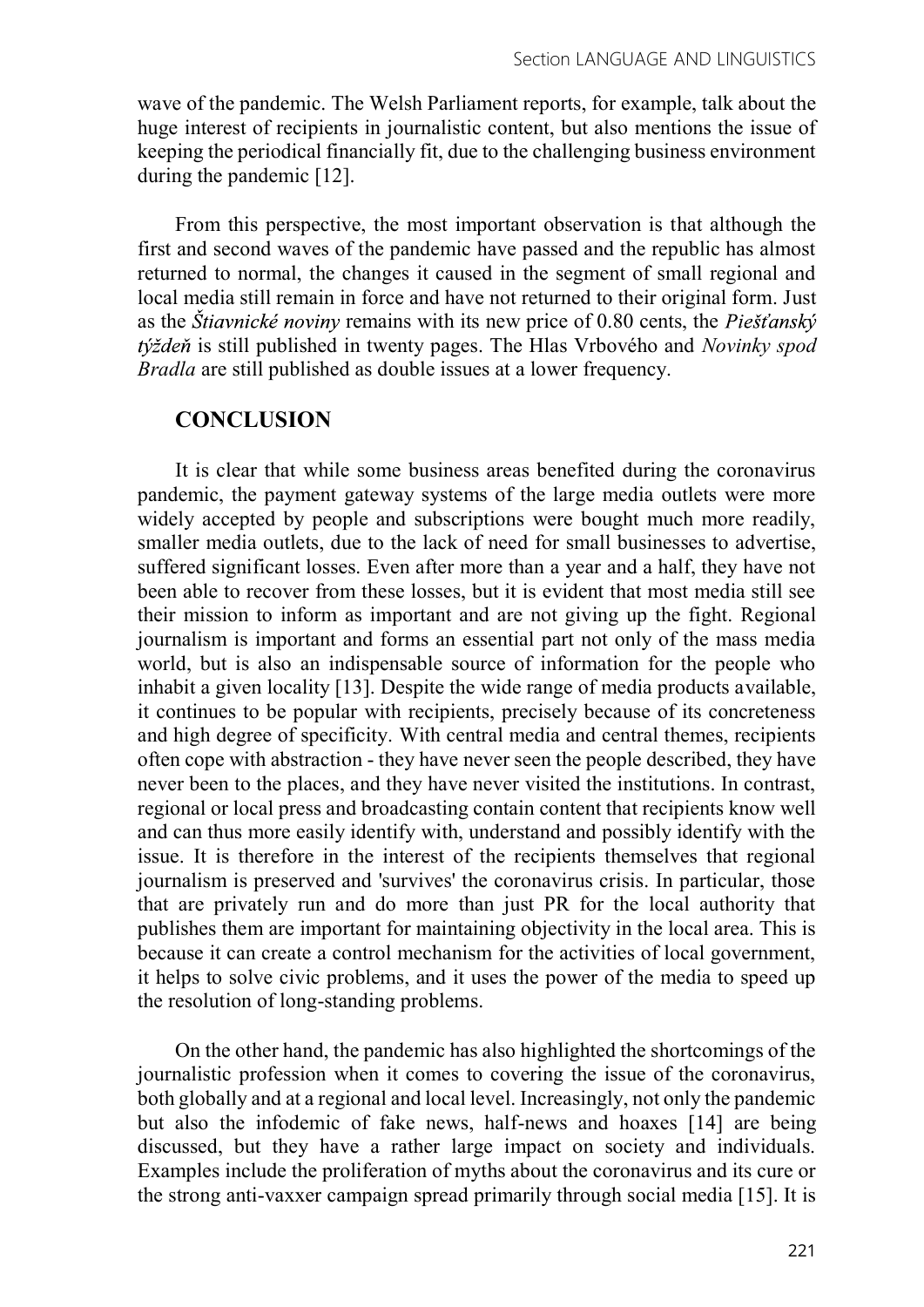therefore important for media and content creators to be aware of their influence and to be guided by the principles of professional journalism and journalistic ethics.

## ACKNOWLEDGEMENTS

The study was elaborated within a research project supported by the Research Support Fund of the University of SS. Cyril and Methodius in Trnava titled 'Types of Using Paywalls in Slovak Online Media'.

# **REFERENCES**

[1] Struhárik, F., MediaBrífing: Ako pandémia ovplyvnila predaj novín a časopisov Slovensku. Available na  $at:$ https://e.dennikn.sk/2150977/mediabrifing-ako-pandemia-ovplyvnila-predajnovin-a-casopisov-na-slovensku/

[2] Gracová, S., Bôtošová, Ľ., Graca, M., Brník, A.: Comparison Of Television Broadcasting For Children And Youth In A Public Broadcaster In The Slovak And Czech Republic During The Covid-19 Pandemic, Media Literacy and Academic Research, Slovak Republic, vol. 3/issue 2, pp 48-61, 2020.

[3] Tušer, A., Ako sa robia noviny, Slovak Republic, 2010, pp. 47-48.

[4] Ruß-Mohl, S., Bakičová, H.. Žurnalistika. Komplexní průvodce praktickou žurnalistikou, Czech Republic, 2005, pp. 181.

[5] Struhárik, F., MediaBrífing: Ako pandémia ovplyvnila predaj novín a Slovensku. časopisov Available  $at:$ na https://e.dennikn.sk/2150977/mediabrifing-ako-pandemia-ovplyvnila-predajnovin-a-casopisov-na-slovensku/

[6] Hlas Vrbového, vol. XXIX.-XXXI. Available at: https://www.vrbove.sk/hlas-vrboveho-2021/

[7] Novinky spod Bradla, vol. XXVII.-XXIX. Available at: https://www.brezova.sk/mesto/mestske-noviny/

 $\lceil 8 \rceil$ Štiavnické noviny. vol. -XXXII. Available at: http://www.banskastiavnica.sk/obcan/stiavnicke-noviny.html

[9] Piešťanský týždeň, vol. XXIX.-XXXI.

[10] Law, T., COVID-19 Is Ravaging Local Newspapers, Making it Easier for Misinformation to Spread. Available at: https://time.com/5932520/covid-19 local-news/

[11] Jolley, R., Coronavirus: people turn to their local news sites in record numbers during pandemic. Available at: https://theconversation.com/coronavirus-people-turn-to-their-local-news-sitesin-record-numbers-during-pandemic-151448